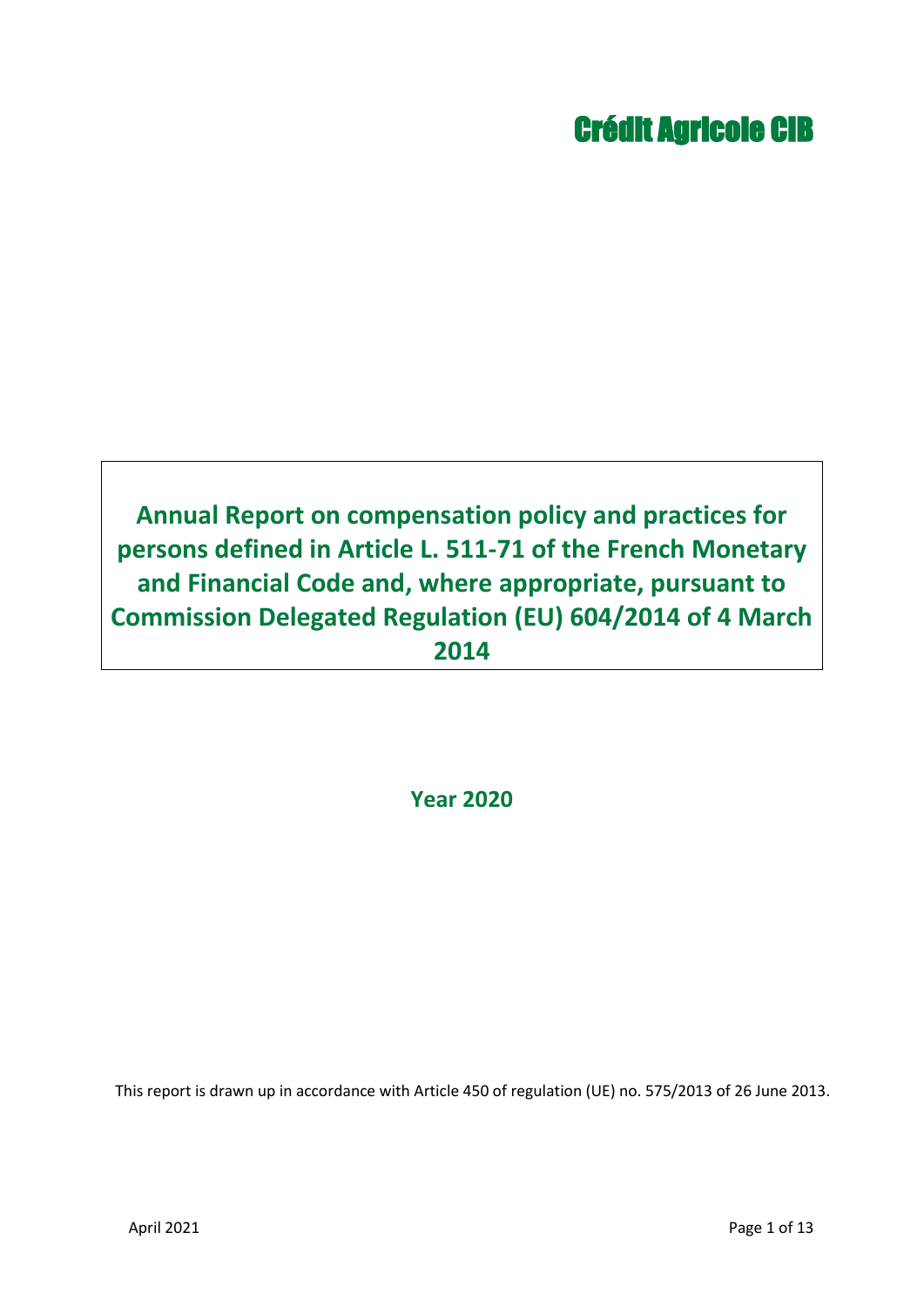## **1 GENERAL PRINCIPLE UNDERLYING THE COMPENSATION POLICY**

Crédit Agricole CIB has established a responsible compensation policy that aims to reflect its values while respecting the interests of all the stakeholders, including employees, clients and shareholders.

In the light of the specific characteristics of its business lines, its legal entities, and national and international legislation, Crédit Agricole CIB has developed a compensation system that provides its employees with a competitive reward relative to its market benchmark in order to attract and retain the talent it needs. Benchmarking with other financial groups are regularly carried out for this purpose.

Compensation award, particularly variable award, aims to reward individual and group performance over time while promoting sound and effective risk management.

This Compensation Policy aims to reward employees fairly and appropriately for their contribution towards the success of the business and the level of service and performance delivered to Crédit Agricole CIB's clients. With this in mind, the compensation policy has been designed to avoid conflicts of interest in accordance with the requirements of MiFID II and, in particular, to ensure that employees do not favour their own or Crédit Agricole CIB's interests instead of client's best interests.

The Crédit Agricole CIB's compensation policy promotes sound and effective risk management in compliance with the bank's risk appetite statement and framework.

The Crédit Agricole CIB's compensation policy is also part of a highly regulated environment that is specific to the banking sector. As a general rule, Crédit Agricole CIB ensures the compliance of its compensation policy with the current legal and regulatory environment at national, European and international levels. It also incorporates the provisions of the following regulations:

- Directive 2013/36/EU of the European Parliament and of the Council of 26 June 2013, transposed into the Monetary and Financial Code by Ordinance no. 2014-158 of 20 February 2014 (hereinafter "CRD IV");
- The European Commission Delegated Regulation no. 604/2014 and the Decree of 3 November 2014 concerning internal control;
- Law no. 2013-672 of 26 July 2013 on separation and regulation of banking activities (hereinafter the "French Banking Law");
- The rule enacted by Section 13 of the Bank Holding Company Act, implementing Section 619 of the Dodd–Frank Wall Street Reform and Consumer Protection Act (hereinafter the "Volcker Rule");
- Directive 2014/65/UE of the European Parliament and of the Council of 15 May 2014 on markets in financial instruments and Regulation 600-2014 of the European Parliament and of the Council of 15 May 2014 on markets in financial instruments, transposed into the Monetary and Financial Code by Ordinance no. 2016-827 of 23 June 2016 and Regulation 2017/565 of 25 April 2016 of the European Commission (hereinafter "MiFID II").

The Crédit Agricole CIB's compensation policy may be adapted locally to comply with local regulations if the latter impose stricter constraints than those of the policy of Crédit Agricole CIB. In this case, the adjustments will need to be discussed between the Head of the subsidiary, control functions, the Head of HR of the subsidiary and the HR team of Crédit Agricole CIB.

This compensation policy was approved by the Crédit Agricole CIB Board of Directors' meeting of December 10th 2020.

.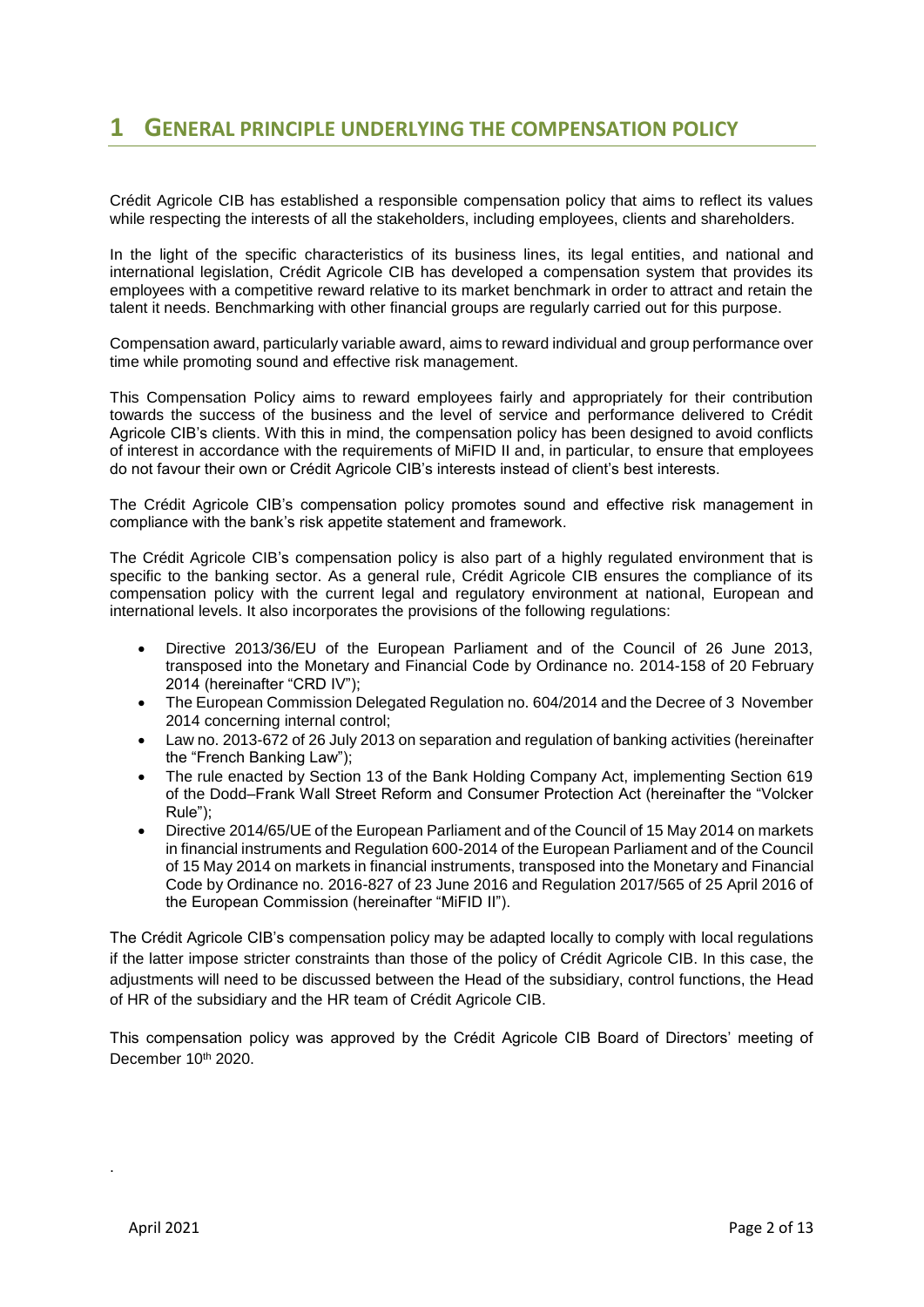# **2 TOTAL COMPENSATION**

The total compensation of Crédit Agricole CIB Group employees includes the following components:

- Fixed compensation;
- Annual individual variable compensation;
- Collective variable compensation;
- Long-term variable compensation;
- Supplementary pension and health insurance plans; and
- Benefits in kind and other fringe benefits.

All or part of this package may be offered to each employee, according to their level of responsibility, skills, performance and location.

#### **2.1.1 Fixed compensation**

Fixed compensation rewards employees for the responsibilities entrusted to them, as well as the competencies used to exercise their position, in a manner that is consistent with the specificities of each business line in their local market.

These responsibilities are defined by mission and scope, level within the organization and set of expected skills and experience.

Fixed compensation is set at a sufficient level to allow for variable compensation not to be paid in the event that employees underperform.

Fixed compensation is reviewed in line with an evolution of the employees' responsibilities and their seniority in the role, which is assessed through the annual performance appraisal on the basis of the fulfilment of objectives and contributions of the role.

When an employee takes a new position, the change in responsibilities is taken into account when determining fixed compensation.

Fixed compensation includes base salary, as well as of any other recurrent compensation component that is not performance-based in any way.

## **2.1.2 Annual individual variable compensation**

Variable compensation is directly linked to individual and collective annual performance. Individual performance is assessed on the basis of the achievement of qualitative and quantitative objectives defined at the beginning of each financial year, and includes an assessment of whether the employee acts in a way that does not conflict with the clients' best interests. An overall compliance with the all relevant internal and external rules and procedures is a key factor of performance assessment.

Collective performance is based on the determination of a firmwide envelope which is then broken down by business activity. This envelope is defined in a way which does not limit the capacity of Crédit Agricole CIB to strengthen its capital base as required. It takes into account all risks, including liquidity risk, cost of capital, in accordance with regulatory principles.

Variable compensation includes bonus, as well as of any other individual compensation component linked to performance, including guaranteed variable compensation.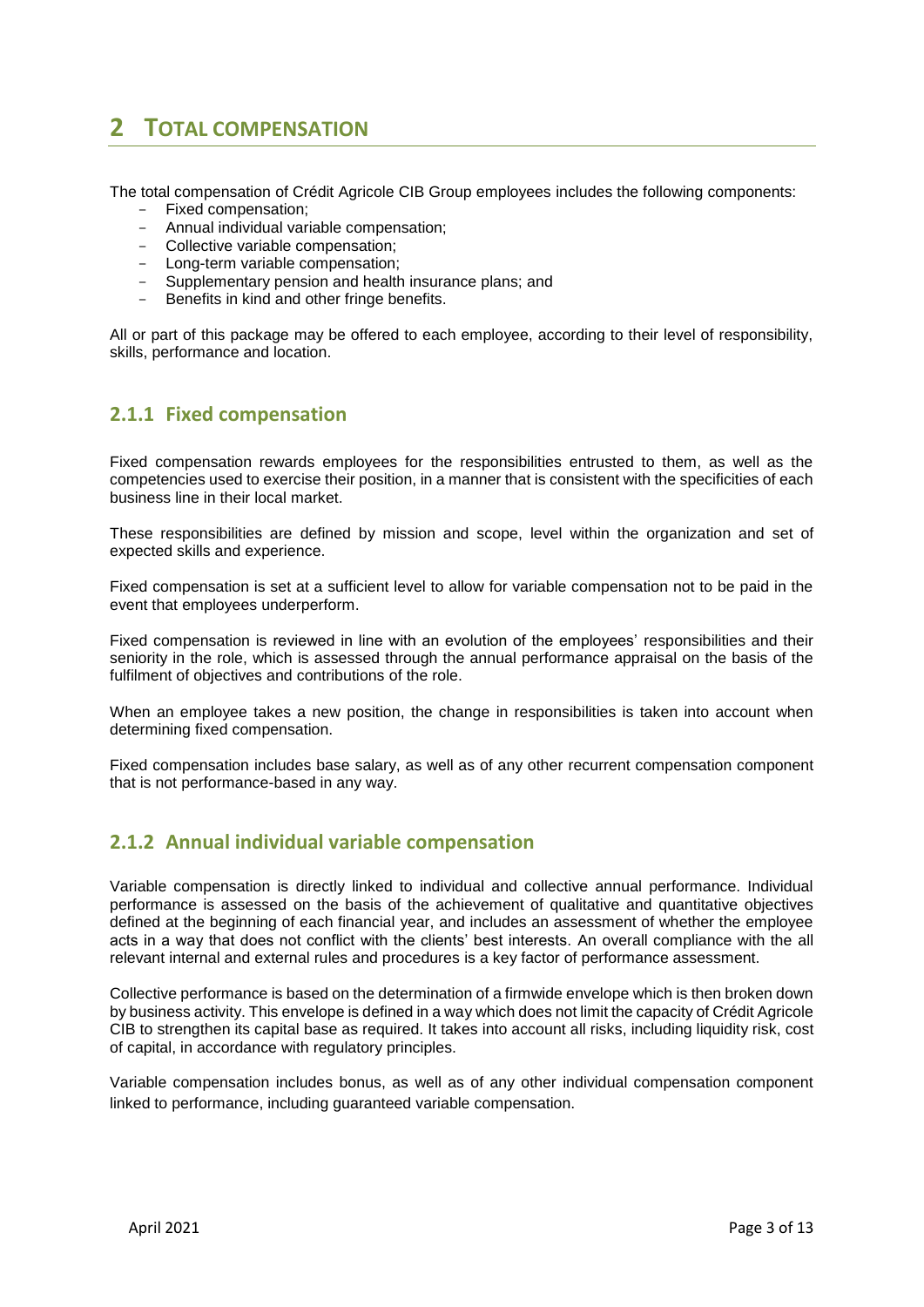#### **1. Allocation of variable compensation envelopes**

Crédit Agricole CIB defines its global envelope of variable compensation taking into account performance criteria, costs and risk criteria defined for the bank, the bank's objectives and the financial situation, including its capital base and liquidity.

The amount of global variable compensation envelope of Crédit Agricole CIB is reviewed and validated by its Board of Directors taking into account all of these elements, and including a synthetic indicator referred to as the Contribution.

The Contribution is determined using the following formula, on the basis of the standard accounting definitions:

Net Banking Income (NBI) – direct and indirect expenses excluding bonuses – cost of risk – cost of capital before taxes

- NBI is calculated net of the cost of liquidity
- The cost of risk is understood to be the provisions for default
- The cost of capital, which allows to take into account the return on equity specific to a business line, is calculated by applying the following formula:

*Risk-Weighted Assets (RWA) X Supply rate of capital (Tier 1 ratio target) X ß (the coefficient that measures the market risk of business line and allows for an adjustment of the Tier 1 ratio according to the capital requirement linked to the business line).*

For the control and support functions, the envelopes of variable compensation are defined taking into account the global results of Crédit Agricole CIB. The envelopes of the control functions are established independently of the results of the activities they supervise.

Definition of the global bonus pool and its allocation by functions of Crédit Agricole CIB depends on the quantitative elements described above, but also qualitative elements:

- Competitors' practices in terms of compensation for comparable functions;
- General conditions of the market under which the performance results were achieved;
- Other elements which may have exceptionally influenced the performance of a function.

#### **2. Individual bonus awards**

Individual bonuses are awarded within the envelopes defined by business line. Individual allocation to employees is decided in a discretionary manner by the line management on the basis of an overall assessment of individual and collective performance, taking into account quantitative and qualitative aspects.

Individual bonus awards take into account behaviours considered non-compliant with the rules and procedures, risk limits, as established by the rules and methods defined by Crédit Agricole CIB. Decisions impacting individual bonus award of employees whose behaviour was identified as noncompliant are reviewed annually by the Executive Management.

In order to prevent conflicts of interests and failure to take into account client's interests, there exists no direct or automatic link between the level of employees' commercial and financial results and the level of their variable compensation.

In certain cases, other variable compensation components are awarded in addition to the bonus, as is the case for senior executives.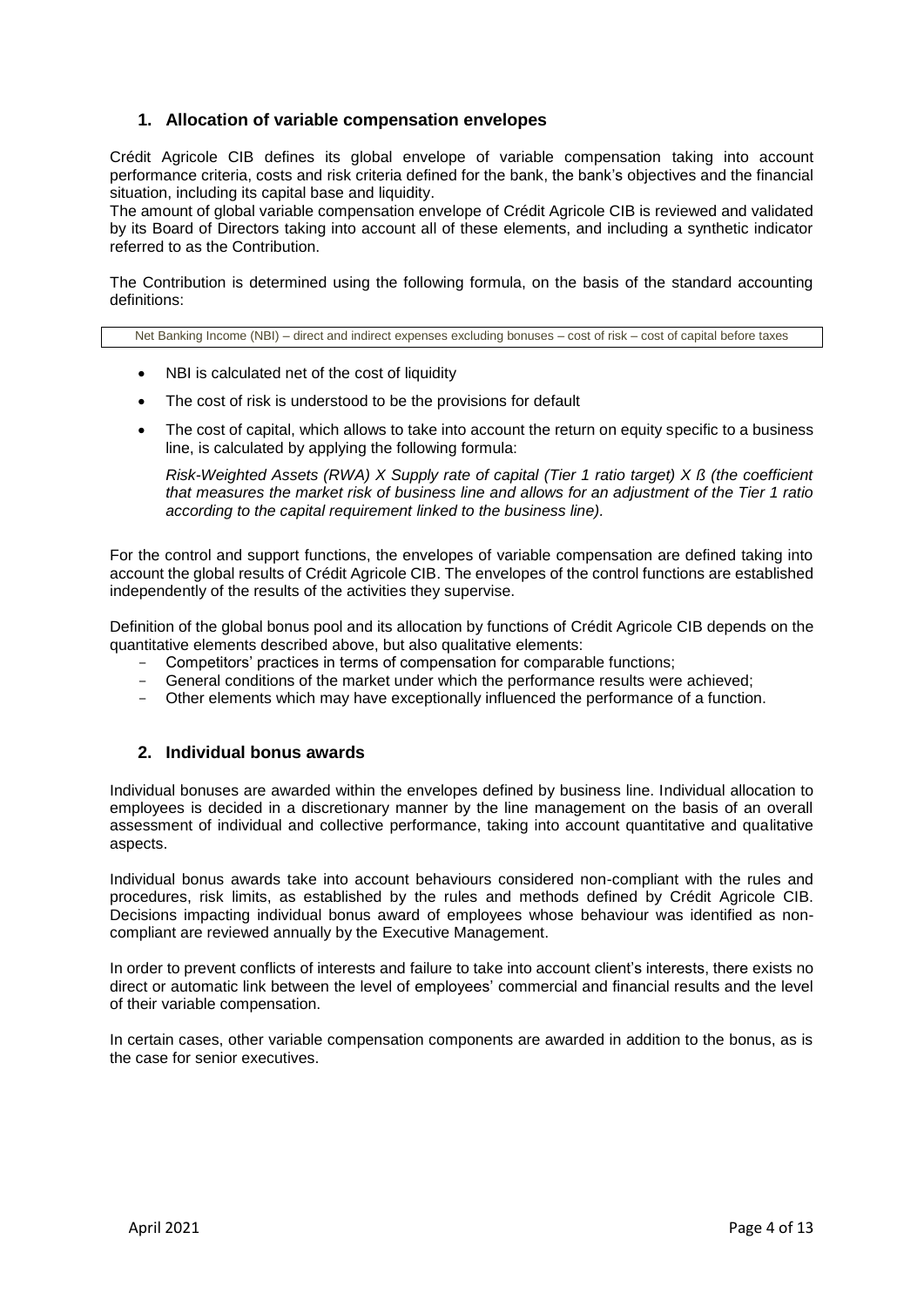#### **3. Guaranteed variable compensation**

Awarding guaranteed variable compensation is exceptional and is only authorised as part of the recruitment process and for a duration that cannot exceed one year.

Attribution of guaranteed variable compensation is subject to payment conditions applicable to the performance year; notably, guaranteed variable compensation above a threshold is deferred over time and is subject to individual and collective performance conditions.

In the context of external recruitment, Crédit Agricole CIB may also buy out variable compensation granted by the previous employer but forfeited as a result of the candidate's resignation. All the constraints apply to such compensation, including deferral, attribution in the form of financial instruments and performance conditions.

#### **4. Limitation of variable compensation**

A variable compensation award in respect of a performance year is limited to the amount of the fixed compensation for all employees. This limit may be raised to 200% of the fixed compensation pursuant to a decision by the Crédit Agricole CIB Shareholders' General Meeting.

This decision to limit the amount of the variable compensation to 200% of the fixed remuneration for the 2020 performance year was approved at the Annual Shareholders' Meeting of May 4<sup>th</sup>, 2020.

#### **5. Terms of payment of variable compensation**

Above a certain threshold, the variable compensation is split into a non-deferred portion and a portion deferred in thirds over a three-year period.

The deferred portion vests over a period of three years as follows: 1/3 in year N+1, 1/3 in year N+2 year and 1/3 in year N+3 relative to the reference year (N), subject to meeting the vesting conditions:

- Performance conditions;
- Presence conditions; and
- Compliance with internal rules and risk limits.

The deferred variable compensation and part of the non-deferred variable compensation are allocated to employees in the form of financial instruments indexed on the share value of Crédit Agricole S.A.

If, within five years of payment of the variable compensation, it is discovered that an employee: (i) is responsible for or contributed to significant losses for Credit Agricole CIB or its clients; or (ii) is responsible for a significant breach of internal or external rules or procedures, Crédit Agricole CIB reserves the right, subject to applicable law, forfeit the rights to all or a part of the unvested deferred compensation, or to claw back all or a part of the variable compensation already paid.

Any hedging or insurance strategy that seeks to limit the scope of the risk alignment provisions contained in the compensation system is prohibited.

Regulated employees are subject to a specific set of rules, as described in section 3.

#### **6. Variable compensation of employees whose activities are subject to a mandate (French Banking Law, Volcker rule, etc.)**

Variable compensation is awarded so as not to reward or encourage prohibited trading activities, but may reward generation of revenue or providing services to clients. Any award must comply with internal policies and procedures, including but not limited to the Volcker rule compliance manual.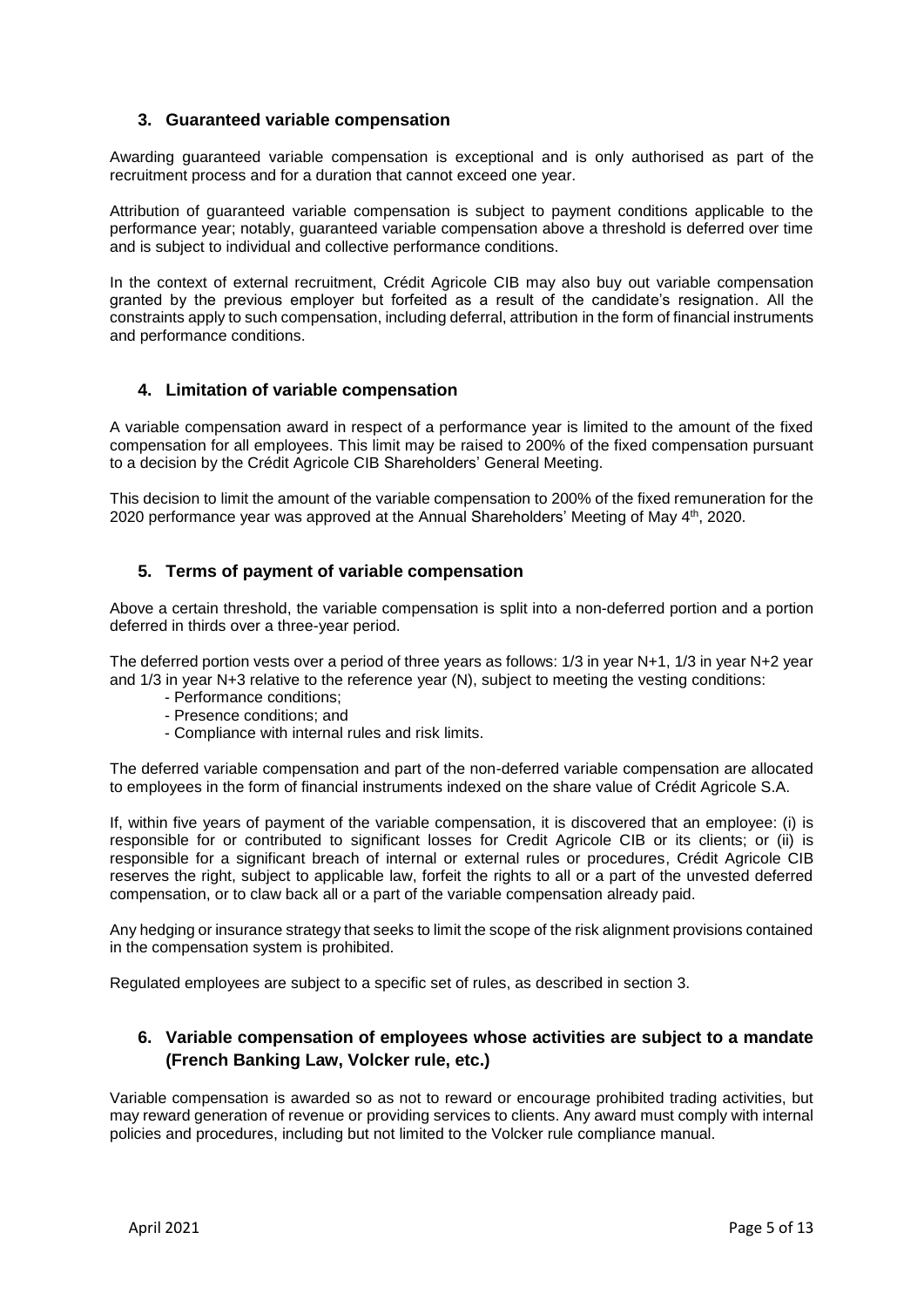Individual performance bonuses are based on a number of factors including, along with other indicators, an assessment of achievement of pre-defined individual and collective targets, which are set for employees in strict compliance with the terms of the mandate they manage.

Quarterly controls performed by the Risk and Permanent Control Division and the Global Market Division are used to verify the correct application of the mandates.

During the annual appraisal, managers assess the performance of employees against targets set at the beginning of the year, including compliance with trading mandates. This assessment takes into account conduct considered non-compliant with internal rules and procedures, or breaches of risk limits, notably non-compliance with mandates.

#### **7. Variable compensation program for the control functions**

In order to prevent potential conflicts of interests, the compensation of control function employees is established independently of the compensation of the business lines for which they validate or review the operations. The objectives set for control function employees and the variable envelopes used to determine their variable compensation do not take into account criteria related to the results and economic performance of the business area they supervise. The variable envelopes are defined according to market practices and the global performance of Crédit Agricole CIB.

The Compensation Committee of Crédit Agricole CIB, as part of its remit, ensures compliance with the principles for determining the compensation of the Heads of Risks and Compliance functions.

#### **2.1.3 Collective variable compensation**

For many years, it has been the policy of Crédit Agricole CIB to involve its employees collectively in the results and performance of the bank. For this purpose, a collective variable compensation system (discretionary and mandatory profit sharing) is established in France. Similar systems that provide all members of staff with a share of the results are set up in some entities outside France.

#### **2.1.4 Long-term variable compensation**

This variable compensation component, aiming to federate, motivate, and increase loyalty, complements the annual variable compensation by rewarding long-term and collective performance of the group.

It may include several elements differentiated according to the level of responsibility in the organization:

- 1) Employee shareholding, open to all employees;
- 2) Long-term award of share-linked cash and/or cash subject to performance conditions based on economic, financial and social responsibility criteria defined in line with the long-term strategy of the Crédit Agricole S.A. Group. It is reserved for Group senior and key executives.

#### **2.1.5 Pension and health insurance plans**

Depending on country and relevant market practices, Crédit Agricole CIB undertakes to provide its employees with social security coverage that is designed to:

- Assist with setting up retirement income or savings; and
- Provide a reasonable level of social security coverage for the employees and their family.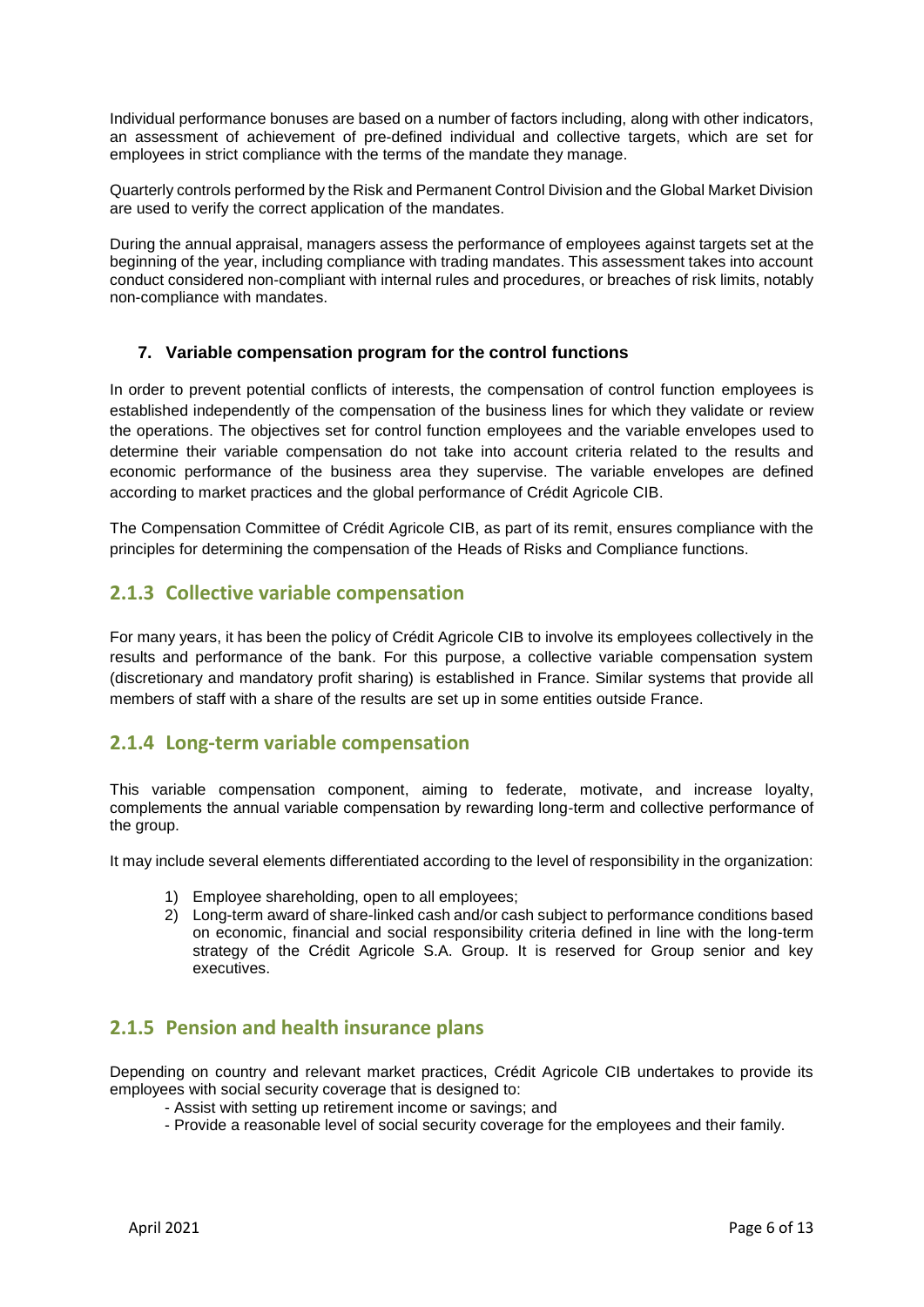## **2.1.6 Other benefits**

In certain cases, the total compensation also includes benefits in kind, primarily in the form of the allocation of:

- company cars according to the responsibilities exercised; and
- benefits that are designed to cover the difference in the cost of living for expatriate populations.

Depending on the country, these benefits and perquisites may be complemented by various mechanisms that are designed to provide a simulating working environment and ensure a healthy worklife balance.

# **3 COMPENSATION OF REGULATED EMPLOYEES**

In line with the Group's general principles, the compensation policy applicable to the identified staff is in line with the strict regulatory requirements, notably those imposed by the Capital Requirements Directive CRD IV regarding the compensation structure.

The category of identified staff includes employees who, due to their function, could have a significant impact on Crédit Agricole CIB risk exposure.

Employees are identified as regulated staff as a results of a joint process between Crédit Agricole CIB and Crédit Agricole S.A., managed by the human resources function and the control functions. This process is reviewed annually.

In addition, entities of Crédit Agricole CIB may be subject to local regulations implementing CRD IV Directive in national law, or of similar nature.

## **3.1 Scope of application**

Within Crédit Agricole CIB, the following functions, in particular, are included within the scope of the identified staff:

- Executive Officers and Senior Management;
- Heads of the main business lines;
- Employees in charge of the control functions;
- Employees who have a significant delegation in terms of credit risk exposure;
- Employees who have authority to take decisions on significant transactions on the trading book;
- Employees with significant total compensation, and
- Any employee that could have a significant impact on Crédit Agricole CIB risk exposure as defined by Risk and Permanent Control, Compliance, or Human Resources divisions, or an Executive Management decision.

Moreover, employees may also be considered risk takers at subsidiary level under local regulations.

## **3.2 Specificity of the compensation policy for regulated employees**

#### **1. Specific constraints applicable to the compensation of regulated employees**

Pursuant to regulatory requirements, the main features of the Group's compensation policy for regulated employees are:

- Variable compensation envelopes and their allocation support achieving and maintaining a sound capital base, in the same way as those of all staff;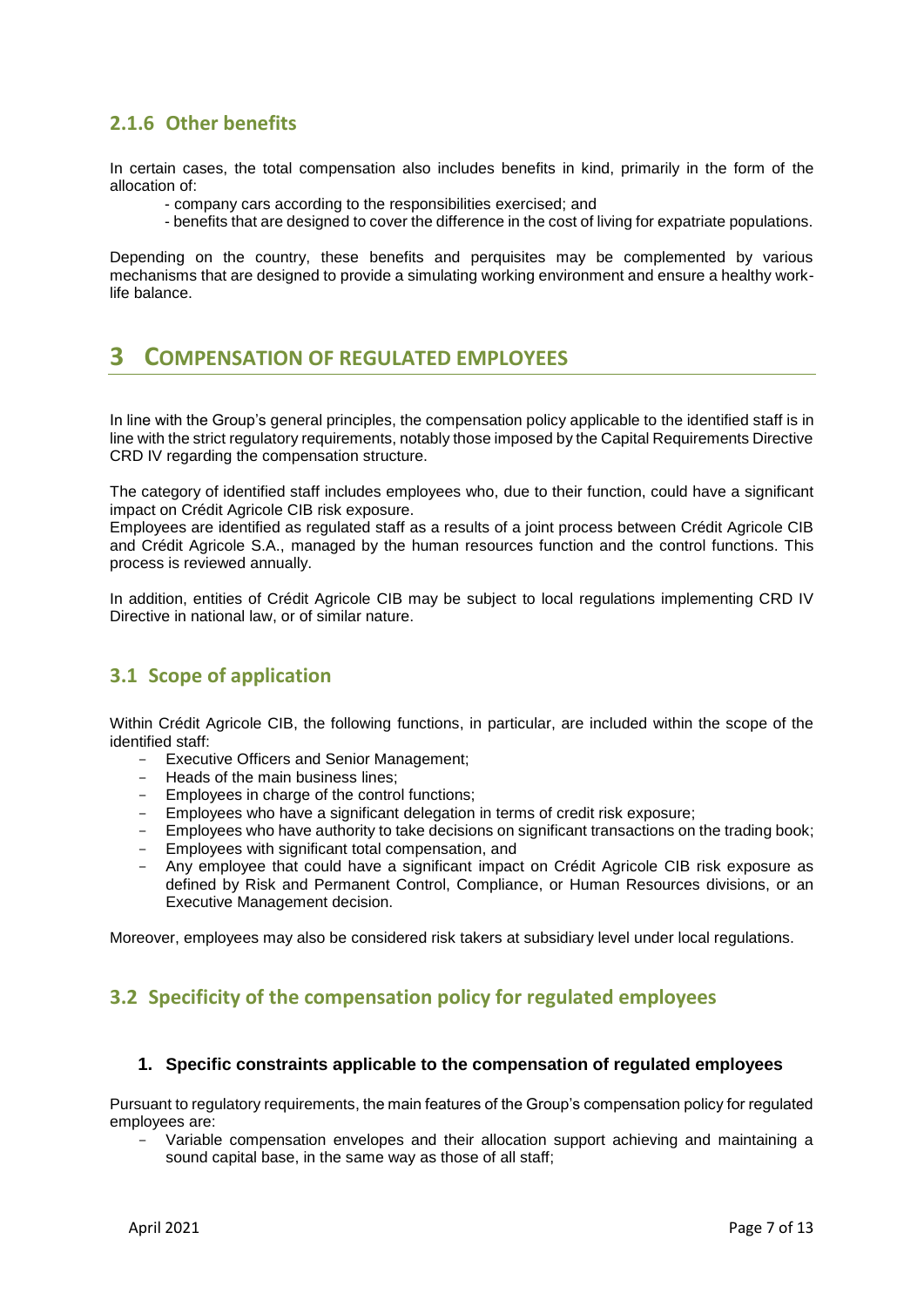- In the same way as for all staff, the variable component cannot exceed 100% of the fixed component. The annual Shareholders' Meeting can approve a higher maximum ratio provided that the total variable component does not exceed 200% of each employee's fixed component;
- In the same way as for all staff, part of the variable compensation is deferred over three years and vests in instalments subject to performance conditions. The deferral ratio for the regulated staff is 40% minimum;
- In the same way as for all staff, part of the variable compensation is attributed in the form of financial instruments linked to Crédit Agricole S.A. share. The proportion of variable attributed in the form of instruments for the regulated staff is at least 50%, higher than that of non0regulated staff;
- Vesting of each instalment of the deferral is followed by a six month's retention period. The retention period is also applied to the non0deferred part of variable compensation attributed in the form of financial instruments.

#### **2. Characteristics of deferral rules**

Individual variable compensation consists of two parts:

- Short-term, non-deferred variable compensation; and
- Long-term, deferred and conditional variable compensation representing 40 to 60% of the total individual variable compensation.

This system promotes alignment of the employees' interests with medium-term performance of Crédit Agricole CIB, and sound and effective risk management.

In practice, in application of the proportionality principle, employees whose variable compensation is below €120,000 are exempted from the scope of the deferral rules, unless otherwise required by local regulators in the countries of presence of Crédit Agricole CIB.

The deferred part varies depending on the total variable compensation awarded for the results of the performance year: the higher the variable compensation, the higher the deferred part of the total variable compensation.

The vesting rules are identical to the system applicable to all employees: deferral by third over three years following the award and the same vesting conditions (presence, performance and risks).

For consistency and alignment with the long-term global performance of the bank, a deferred variable scheme also applies to employees of Crédit Agricole CIB who are not identified as regulated.

#### **3. Payment in shares or equivalent instruments**

For identified staff, payment in shares or equivalent financial instruments represents:

- All of the deferred part of the variable compensation; and
- A portion of the non-deferred part of variable compensation, equal to 10% of total variable.

Accordingly, at least 50% of the variable compensation of identified staff is awarded in shares or equivalent instruments.

Payments are made after a retention period, in accordance with the regulation. The length of the retention period is set at six months.

Any hedging or insurance strategy undermining the risk alignment effects embedded in the remuneration arrangements is prohibited.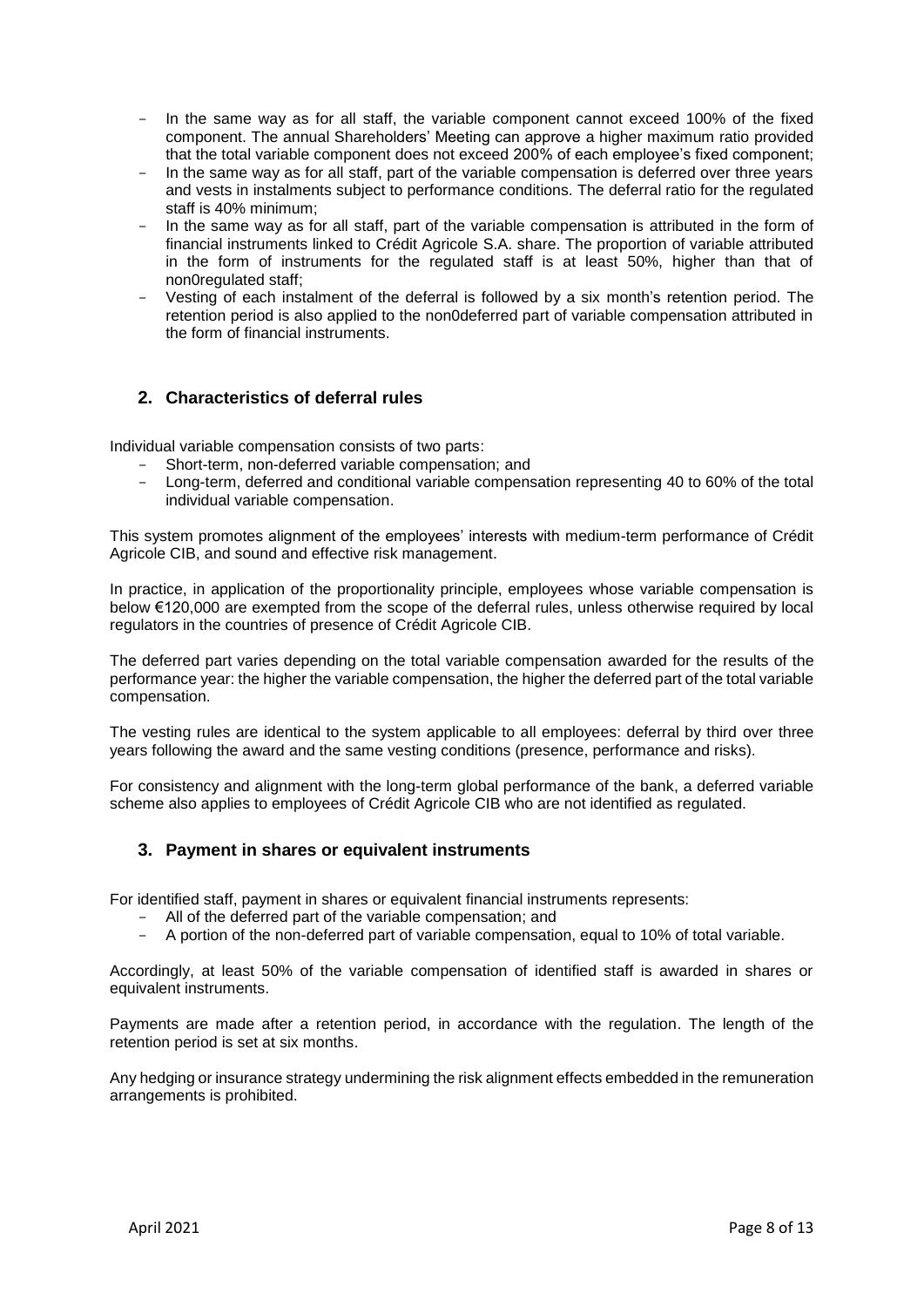# **4 SENIOR EXECUTIVES COMPENSATION**

The compensation policy that is applicable to Crédit Agricole CIB's executive directors is part of the compensation policy for Crédit Agricole S.A. senior executives.

The compensation policy for the members of Crédit Agricole CIB's Executive Management is approved by the Board of Directors on the basis of a proposal by the Compensation Committee. This policy is reviewed annually by the Board of Directors in order to take into account changes in the competitive environment and context.

It is consistent with the compensation policy for all the Crédit Agricole S.A. Group's senior executives. This principle makes it possible to bring the Group's major stakeholders together around common, shared criteria.

In addition, the compensation of members of Crédit Agricole CIB's Executive Management complies with:

- The regulatory framework defined by the Monetary and Financial Code and the order of 3 November 2014 on internal controls in credit institutions and investment firms, which transposes into French law the European provisions on the compensation of identified staff who are executive directors;
- The recommendations and principles of the Corporate Governance Code for listed companies, as revised in November 2015 (the "AFEP/MEDEF Code").
- .

Pursuant to a proposal by the Compensation Committee, each year the Board of Directors reviews the compensation components for members of the Executive Management, with the principal objective of recognizing long-term performance.

## **5 COMPENSATION POLICY GOVERNANCE**

Crédit Agricole CIB compensation policy is reviewed annually by the Executive Management, following a proposal by the Human Resources Division and in accordance with the main guidelines of the Crédit Agricole S.A. Group compensation policy. This policy receives a contribution from the Control Functions. The compensation policy is approved by the Board of Directors, on the basis of a recommendation by the Compensation Committee.

#### **5.1 Compensation Committee**

The Compensation Committee meetings are convened when necessary, or at the demand of the President of the Board.

The Committee has a total of four members, including a Director representing employees. The Compensation Committee is principally responsible for issuing recommendations to the Board of Directors for approval.

Its recommendations concern:

- The amount of directors' fees awarded to the members of the Board of Directors, to be submitted to the General Meeting of Shareholders and the allocation of these directors' fees among the members of the Board, and
- Ordinary and exceptional compensation, as provided for in the by-laws, paid to members of the Board and to its President.

It reviews at least once a year:

- The principles of the Company's compensation policy;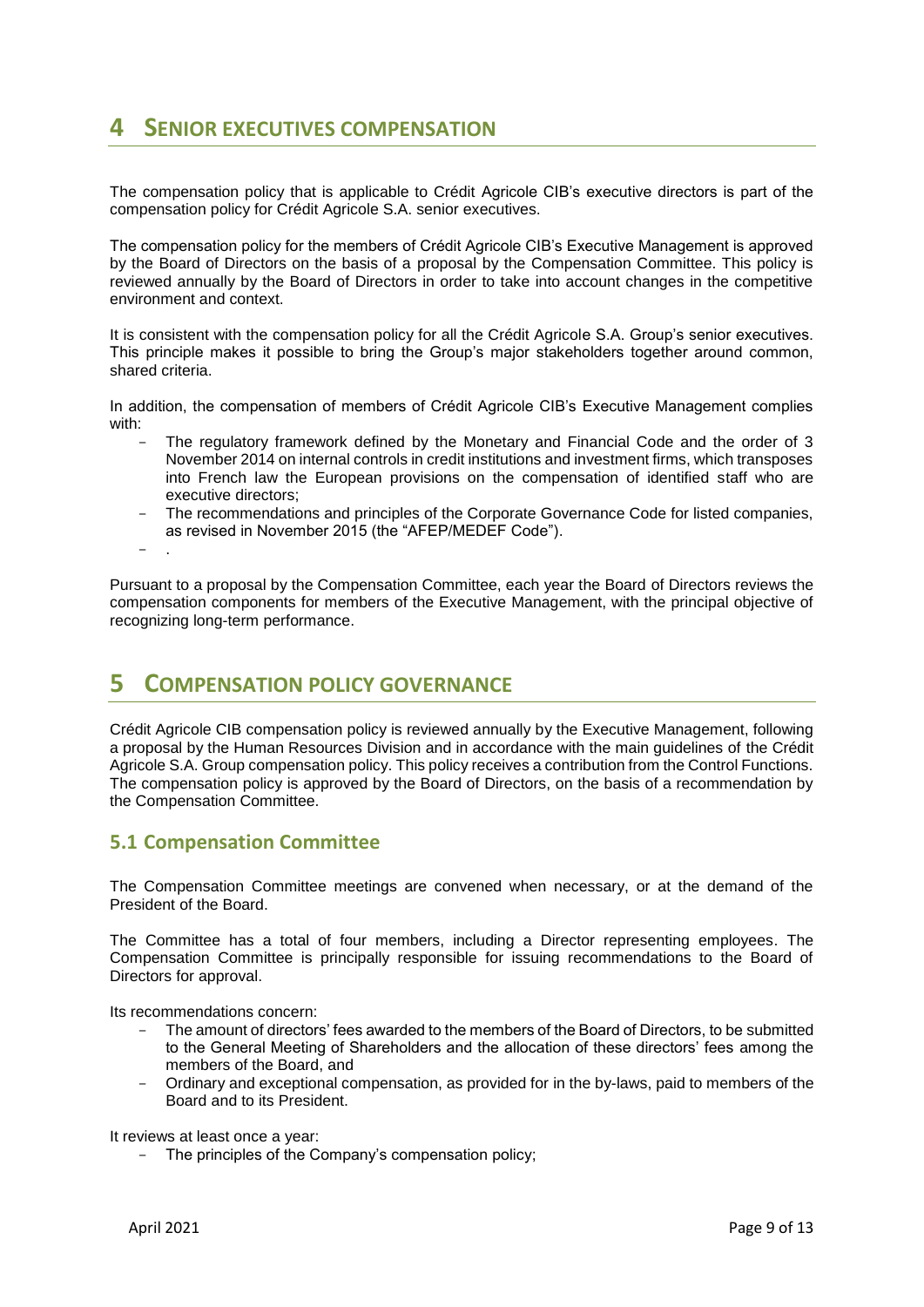- Compensation, indemnities, benefits in kind and financial entitlements granted to the CEO, the Deputy CEO and the Deputy Managing Directors. It is responsible for the compensation components of the Executive officers mentioned in the management report, in accordance with Article L.225-102-1 of the Commercial Code;
- Principles governing the variable compensation of the Company's employees (composition, base, limit, payment conditions, form and payment date), as well the total budget for this compensation; the Compensation Committee is informed of the implementation of this budget at individual level above a threshold proposed by the Executive Management.

As part of its duties, the Compensation Committee must also:

- Directly control the compensation of the person in charge of the risk management function and the Head of Compliance;
- Review the Company's compensation policy, particularly compensation that could have an impact on the Company's risk exposure or result in conflicts of interests between the interests of the employees and Crédit Agricole CIB and the interests of the clients of Crédit Agricole CIB;
- Report to the Board of Directors on its annual review of the compensation policy and principles, as well as the verification of compliance with applicable regulations.

## **5.2 Role of Control function**

In compliance with the principles of Group policy, the Human Resources Division involves the control functions in the process of taking into account risks in compensation management, in particular concerning the definition of identified staff, compliance with the regulatory requirements, and conduct risk control. In addition, in the same way as for all the support functions, variable compensation budgets of the control functions are determined on the basis of specific objectives, independently of the results of the activities they control.

The implementation of the compensation policy is submitted annually to the control of the Group's General Inspection.

#### **5.3 Risk and compensation alignment**

Compensation is aligned with risks through the following measures:

- The budgets for variable compensation take into account all risks, including liquidity risk, as well as cost of capital, in compliance with regulatory principles, and are defined in such a way that they do not limit Crédit Agricole CIB's capacity to increase its capital as required;
- Performance is assessed on the basis of quantitative and qualitative criteria, taking into account compliance with mandates and respecting the client's interests, as well as on the basis of compliance with risk limits and internal rules.
- All Crédit Agricole CIB employees are subject to conduct risk control that is carried out each year by the Risk and Permanent Control and Compliance Divisions. The results of these controls are shared with the management before the start of annual appraisal and compensation review campaigns. Depending on the result of the controls, employees may be subject to various penalties, including adjustments to their variable compensation award and/or clawbacks applied to their non-vested variable compensation;
- Above a certain threshold, variable compensation necessarily includes a portion that is deferred at a progressive rate, vesting pro-rata over three years, and paid in the form of financial instruments, subject to performance conditions and adhering to internal rules, notably including those related to risk-taking and compliance.

Although all these measures apply to all Crédit Agricole CIB employees, a list of employees who can have a significant impact on the risk exposure of the Group or the entity concerned is identified each year in accordance with the applicable regulatory provisions. These employees are subject to reinforced measures of alignment between compensation and risks.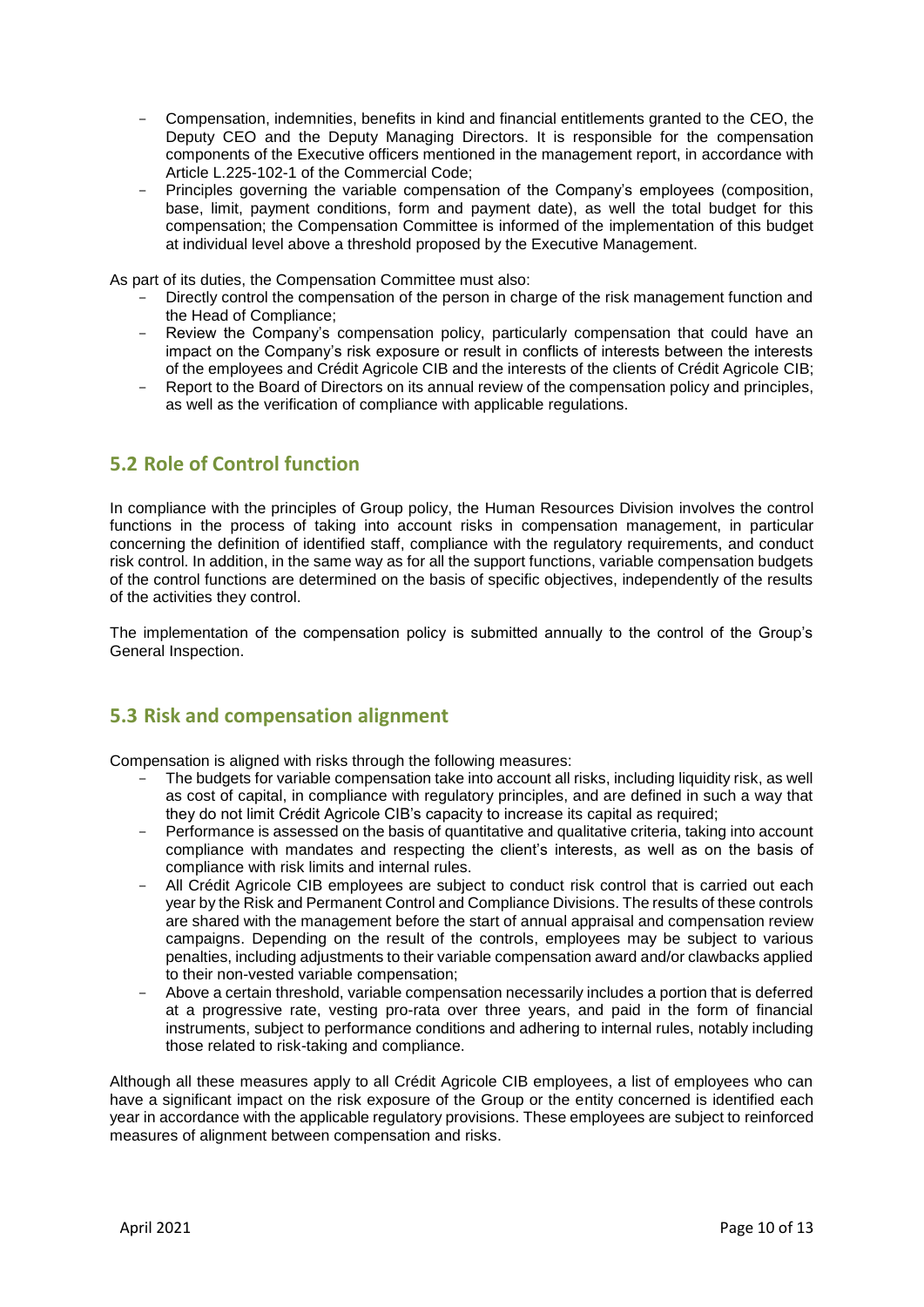# **6 CONSOLIDATED QUANTITATIVE DATA ON COMPENSATION OF EXECUTIVES AND IDENTIFIED STAFF, PAID BY CREDIT AGRICOLE CIB**

## **6.1 Compensation awarded for the performance year 2020**

For 2020, 374 employees are identified as Regulated staff, as defined in the European Commission Delegated Regulation no. 604/2014 and the Decree of 3 November 2014 concerning internal control. The total variable compensation awarded to these employees is 98.9 million euros.

## **6.2 Amount of compensation awarded for the performance year 2020**

The compensation awarded for the results of the performance year 2020 to the identified staff of CACIB is as follows (in MEUR):

|                                                                        | <b>Senior</b><br><b>Executives &amp;</b><br><b>Investment</b><br>banking | <b>Support</b><br>functions | <b>Control</b><br>functions | <b>TOTAL</b> |
|------------------------------------------------------------------------|--------------------------------------------------------------------------|-----------------------------|-----------------------------|--------------|
| Number of Identifed staff                                              | 335                                                                      | 27                          | $12 \,$                     | 374          |
| <b>Total compensation</b>                                              | 187.8                                                                    | 11.5                        | 5.6                         | 204.9        |
| Fixed compensation                                                     | 96.4                                                                     | 6.3                         | 3.3                         | 106.0        |
| Variable compensation                                                  | 91.3                                                                     | 5.2                         | 2.3                         | 98.9         |
| including Non-deferred variable<br>compensation                        | 52.7                                                                     | 3.4                         | 1.5                         | 57.6         |
| cluding Deferred conditional<br>variable compensation                  | 38.6                                                                     | 1.9                         | 0.8                         | 41.3         |
| including attribution in Cash                                          | 43.8                                                                     | 2.9                         | 1.3                         | 48.0         |
| including attribution in shares or<br>equivalent financial instruments | 47.5                                                                     | 2.3                         | 1.0                         | 50.9         |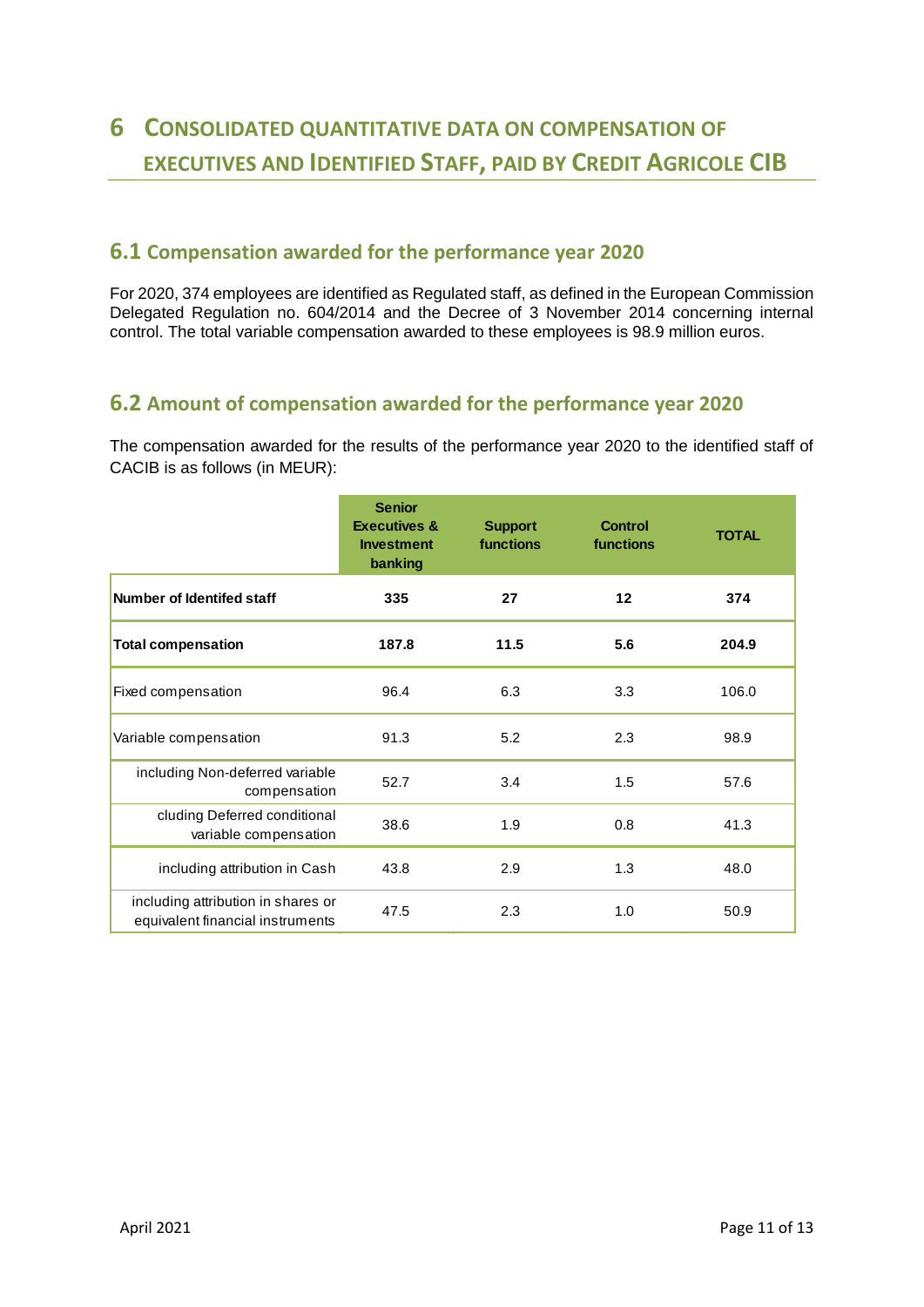# **6.3 Outstanding variable compensation**

Outstanding amount of unvested deferred compensation (in MEUR):

|                                                                              | <b>TOTAL</b> |
|------------------------------------------------------------------------------|--------------|
| Amount of unvested deferred<br>compensation outstanding for 2020             | 41.3         |
| Amount of unvested deferred<br>compensation outstanding for prior<br>periods | 72.5         |

## **6.4 Deferred variable compensation paid or reduced based on the results of 2020**

The amount of outstanding deferred compensation paid or reduced, after adjustments due to the company results\* (in MEUR):

|                                                                                                                      | Au titre de<br>2016 | Au titre de<br>2017 | Au titre de<br>2018 |
|----------------------------------------------------------------------------------------------------------------------|---------------------|---------------------|---------------------|
| Amount of paid deferred compensation<br>(attribution value)                                                          | 9.9                 | 10.7                | 10.9                |
| Amount of paid deferred compensation<br>(payment value)                                                              | 7.1                 | 6.6                 | 9.7                 |
| Amount of explicit adjustment in 2020 of<br>the deferred compensation, due to the<br>results of the performance year | Ω                   |                     | 0                   |

\**The amounts of deferred compensation paid to beneficiaries with respect to 2016, 2017 and 2018 take into account the evolution of the share price of Crédit Agricole S.A. between the award and the acquisition.*

## **6.5 Amounts paid in the context of hiring or severance during 2020**

Attribution of guaranteed bonuses or severance payments done during 2020 (in MEUR) and number of beneficiaries:

|                                                                                                           | <b>Amont paid</b> | <b>Number of beneficiaries</b> |
|-----------------------------------------------------------------------------------------------------------|-------------------|--------------------------------|
| Amount of severance paid and number<br>of beneficiaries                                                   | $0.6*$            |                                |
| Amount of guaranteed bonuses<br>attributed in the context of external hire<br>and number of beneficiaries | 1.6               | 6                              |

*\*The highest individual severance amount paid in 2020 is 0,23 MEUR.*